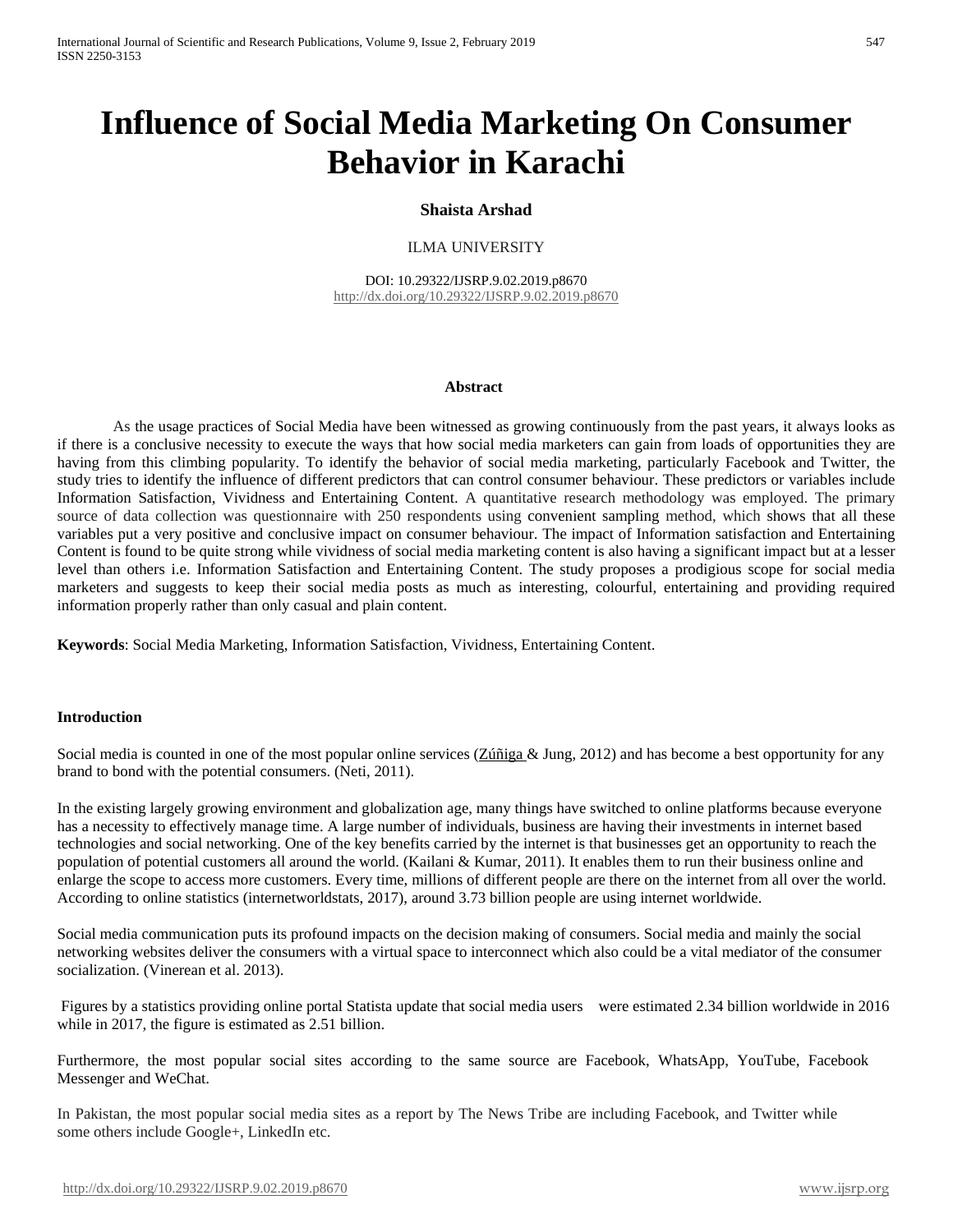Social media marketing companies need to align their strategies with global strategies of marketing in order to avoid the potential risks of damaging their brand name. (Saravanakumar & akshmi, 2012). The aim of this relative study is to detect how businesses can operate in the social media marketing in higher effective manner for reaching a large total of consumers anywhere worldwide.

#### **Literature Review**

The detailed and comprehensive analysis of various publications and articles by a number of researchers has been done from all around the world. It covers the area of this study and shows an association with the work done in this research with previous studies in the same field.

Internet has strongly reformed the user experience. Users employ websites to explore information, sell and purchase, online streaming, find their friends and for entertainment purpose. Moreover they take part in political discussions. Furthermore it is used for having connections. Users nowadays quite repeatedly use internet for the purpose to become social and enlarge the friend circle. (Correa et al., 2011).

Referring to Zafarani and Liu (2013), the social media is being utilized by people for diverse objectives. When the corresponding ways of information are joined, there can be healthier user profiles constructed in order to develop online services like validating information there online.

Neti (2011) found two key benefits that social media enables users to gain. First it reduces staff time by cost saving and secondly it improves the chances for higher generation of profits. Moreover, social media makes organizations to enable their customers assist other customers and share information. Consequently the advantages include brand awareness, referrals, brand scope etc.

Instead of purchasing something with having a little information about it, users their-self have become explorer and researching about the products (Loanăs & Stoica, 2014). The study examined the association between social media with the behavior of consumers and found that before buying something, consumers like to go through the available information and study about others' opinions as well. Mangold and Faulds (2009) argued that aimed at the promotion mix, social media is combination of various hybrid components. Users are most probably to discuss about companies if they have a feeling to know much about that company or the product. The content of social media discussions between the consumers are managed by outside managers straight through. The research also suggests to utilize the traditional ways as promotion with the online tools to market.

Taylor and Strutton (2012) presented self enhancement as an influence towards sharing online marketing, or advertisement. Focusing on the entertaining kind of ads, the research proposed that users perform sharing these ads to show their hedonic experience. Moreover they also do this to show the intellect of identity. Furthermore, self-image impacts the ads online which are considered quite entertaining by the consumers.

Hanna et al. (2011) mentions that where companies are vigorously switching towards social marketing platforms and having workout to access consumers online, there are a high number of those facing troubles and challenges. The challenge is that though they identify the requirements to be present and active there on the various social sites but they do not actually recognize how to effectively use opportunities for them offered by the custom of activity on social media.

Trusov et al. (2009) while studying on social networking sites, performed an analysis between word of mouth and old ways of marketing or traditional type of techniques to market. Based on the generated incomes from the impressions of marketing offered to a new participant, the financial worth of word of mouth can be found as the research explored.

Labrecque (2014) mentions that as the brands had made their positions strong using the social media platforms, the expectations made by the consumer are gone higher and that's why they are encouraging the establishment of technologies to help with the process of making users engaged. Social media enables marketers to hold a direct contact with consumers.

Chu and Kim (2011) carried out an investigation on factors which determine consumer commitment in word of mouth in sites offering social networking. Social networking sites' possibility for the users to collect useful data related to products from information kept by others may not influence the word of mouth as the research found. That could be due to the reason that users may switch to other information sources for example review sites in order to get a more trustworthy way of knowledge about that product or service when going to have decision.

Park and Kim (2003) identified the key factors putting their influence on users buying behavior and mention that the information satisfaction about any product covers the knowledge about its related features, user recommendations, and assessments etc. In order to content the informational need of users, the information is required to be conversant and enough to assist customers make a decision and reliable for representing the content.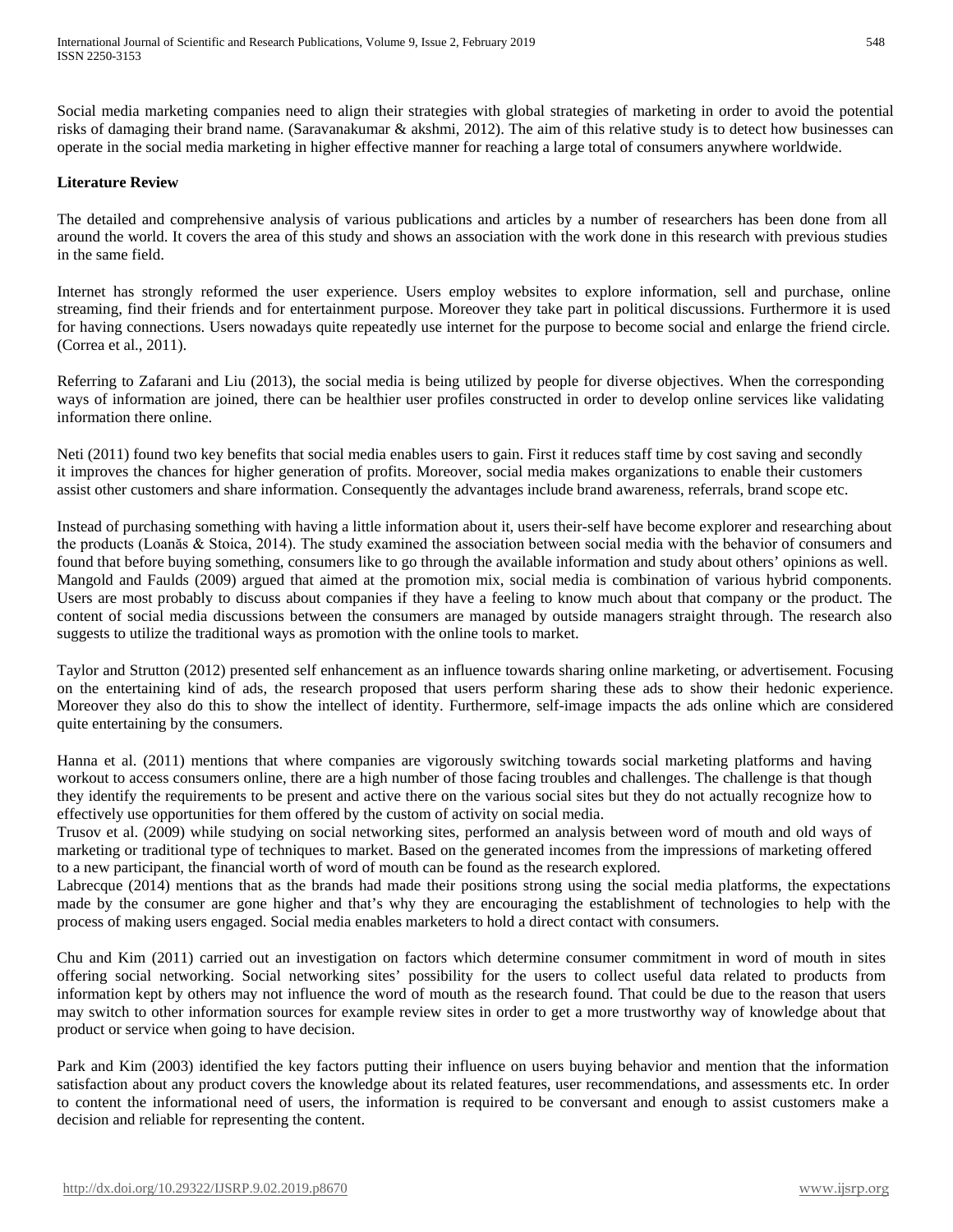With the in depth evaluation of the literature, the study found a number of elements and essential attributes of social media marketing which might have sizeable impression on consumer behavior though they might be either positively or negatively related to that behavior.

The research picks three considerable elements or independent variables here: 'Information satisfaction' offered by social media marketing content, 'Vividness' of content as well as 'Entertaining content'. The impact of these variables has been analyzed on consumer behavior towards social media marketing.

#### **Problem Statement**

Internet usage all around the world is climbing continuously and so the use of social media marketing. The endorsement by its users for Social media has transformed the way organization use to advertise their products and/ or the services. However still some companies struggle to be successful through social media marketing. The challenge is that they are unable to recognize how to effectively use social media opportunities for them. (Hanna et al., 2011).

a) To find out the relation between information satisfaction of social media

marketing content and consumer behavior.

b) To find out the relation between vividness of social media marketing

content and consumer behavior

c) To find out the relation between entertaining content in social media

**Objectives** marketing and consumer behavior.

#### **Significance**

Findings of study will be valuable for various businesses utilizing social media promotional tool to provide them an insight of consumer behavior and attributes which are correlated positively or negatively to their purchasing attitude in social media marketing perspective. The research will also benefit any future researchers in the same field.

#### **Hypotheses**

H1: There is a significant relationship between Information Satisfaction of social media and consumer behavior H2: There is a significant relationship between Vividness of social media and consumer behavior

H3: There is a significant relationship between Entertaining Content on social media and consumer behavior

#### **Research Methods**

The gathered data for analysis is mainly primary. A questionnaire was designed to collect the data. Each research variable includes four questions of it and making sixteen questions in total.

Sampling type chosen is 'convenient sampling'. Sample includes mostly higher education students or employees who are presently working in varied companies there in Karachi.

Overall 250 questionnaire were circulated to collect the data and all of them responded, the majority of respondents are students of higher education institutions or employees of various organization of Karachi city.

For the purpose of gathering data, a questionnaire was structured. Likert scale of five points scaling. The five options of Likert scale varies from strongly disagree to strongly agree.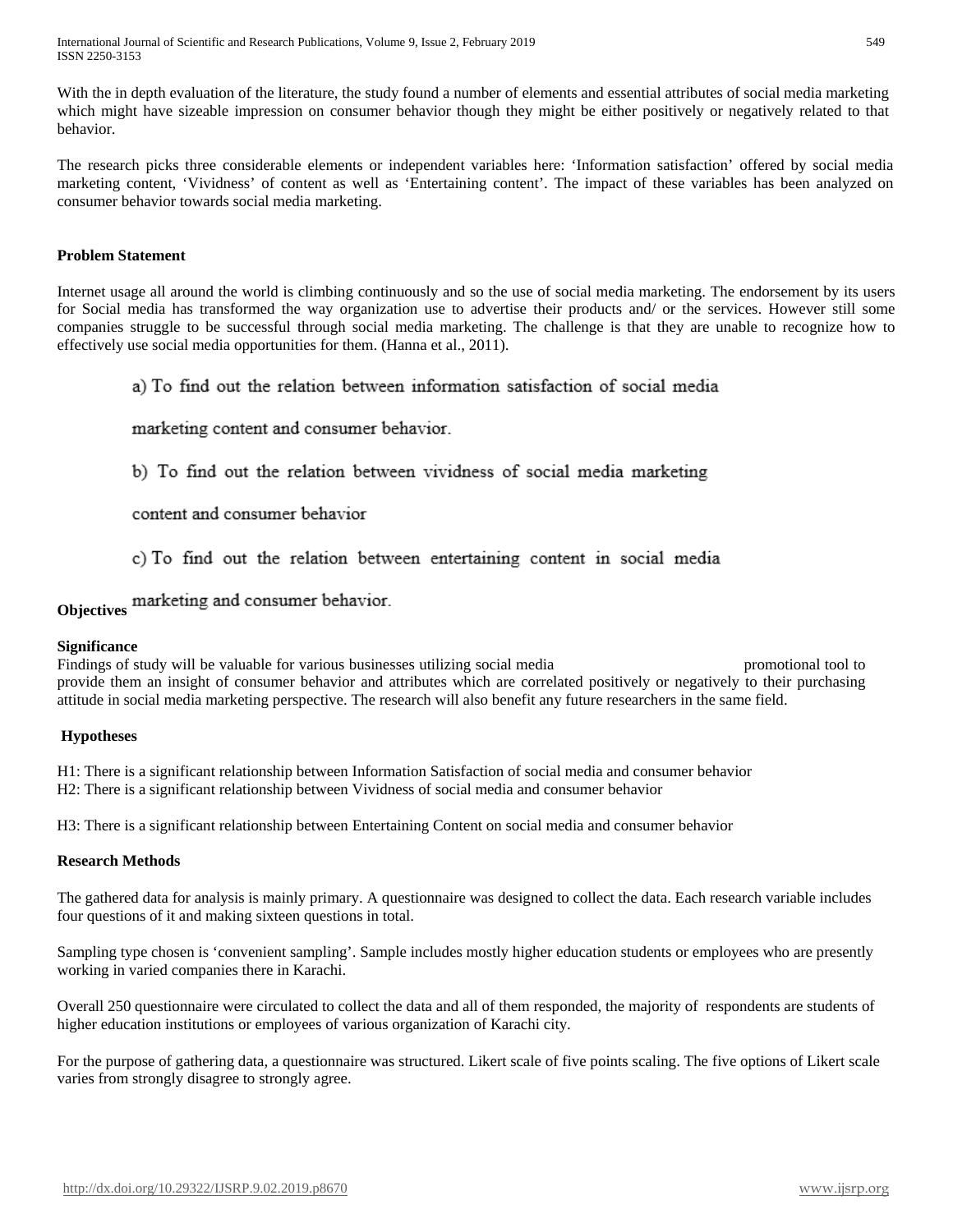| 1-Strongly Disagree   2-Disagree   3-Neutral   4-Agree   5-Strongly Agree |
|---------------------------------------------------------------------------|
|---------------------------------------------------------------------------|

#### **Validity and Reliability Test**

Its results have been shown here for all the independent and dependent variables. The value of Cronbach's Alpha of every taken variables is higher than 0.5 so the data is proved to be reliable.

#### **Information Satisfaction**

Reliability statistics for Information Satisfaction as indicated in Table 3.1 is 0.723 which shows that the data gathered is ample reliable.

#### **Vividness**

Reliability statistics for second independent variable Vividness as indicated in below Table 3.2 is 0.832 which shows that the data gathered for this variable is reliable as well.

#### **Entertaining Content**

Reliability statistics for third independent variable Entertaining Content as indicated in above Table 3.3 is 0.838 which shows that the data gathered for this variable is reliable.

#### **Consumer Behavior**

Reliability statistics for dependent variable Consumer behavior as indicated in above Table 3.4 is 0.804 which shows that the data gathered for this variable is also reliable.

Overall reliability statistics have been indicated below.

#### **Research Model Development**

## 3.5.1 Theoretical Framework

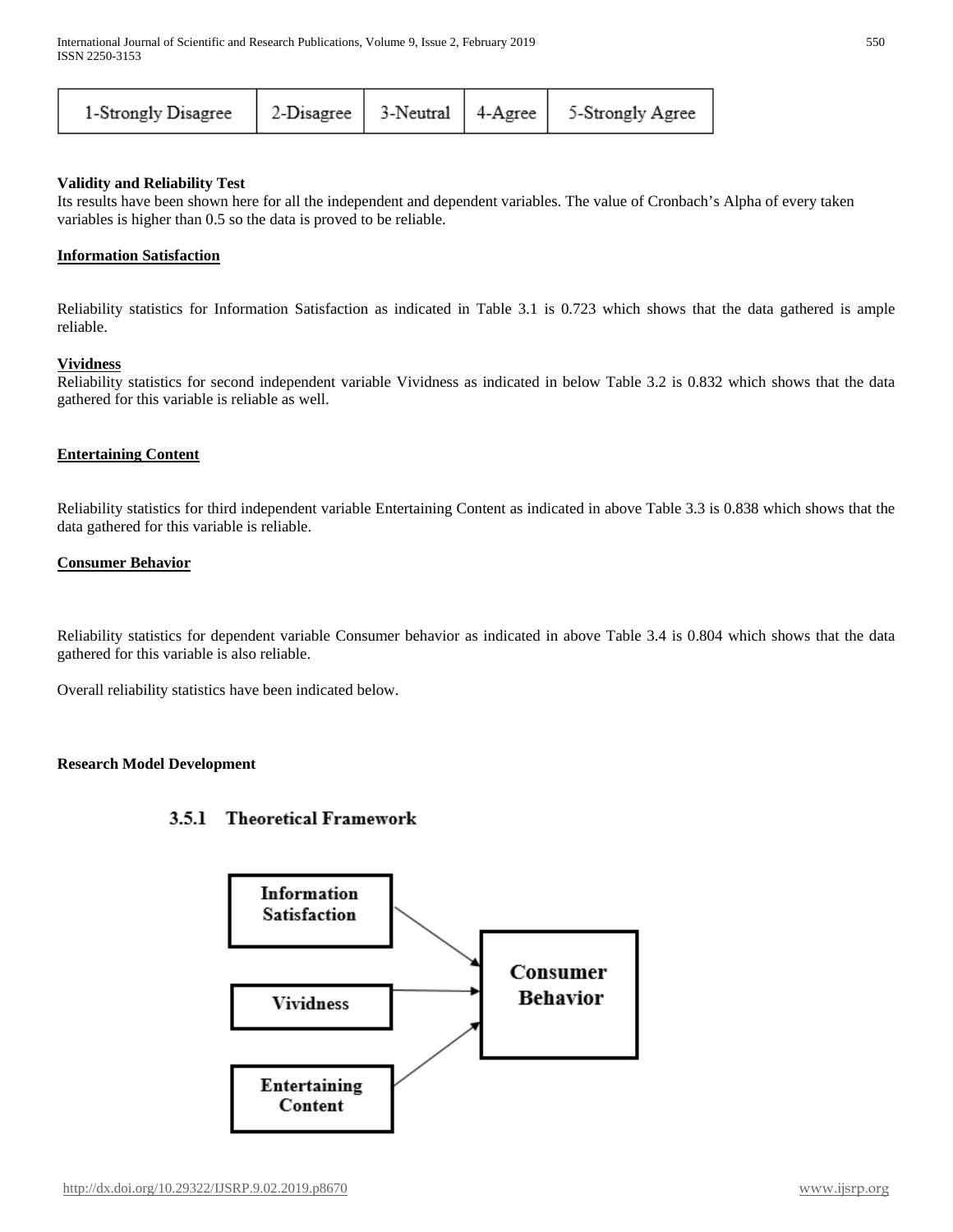International Journal of Scientific and Research Publications, Volume 9, Issue 2, February 2019 551 ISSN 2250-3153

#### **Statistical Model**

Model of regression is taken to find out results

$$
CB_i = \beta_0 + \beta_1 IS_i + \beta_2 VV_i + \beta_3 EC_i + \mu_i
$$

After running regression in chapter 4, following is the achieved model  $CB_i = 0.325 + 0.437*(IS<sub>i</sub>)* + 0.173*(VV<sub>i</sub>)* + 0.323*(EC<sub>i</sub>)*$ 

Where,

CB is Consumer behavior (Dependent Variable)

# $\beta_0$  is a constant

 $β<sub>1</sub>$  is coefficient of information satisfaction,  $β<sub>2</sub>$  is the coefficient of vividness,  $β<sub>3</sub>$  is the coefficient of entertaining content and *μ* is the Error term.

#### **Statistical Techniques**

As per the nature of research linear regression method has been applied using the software SPSS.

#### **Results**

The data has been collected from 38.4% females and 61.6% male respondents and regression results are displayed below.

#### **Findings and Interpretation**

Regression test selected to show an interconnection between dependent and independent variables. The dependent variable of the research as mentioned before is 'Consumer Behavior' while independent variables are, 'Information Satisfaction', Vividness' and 'Entertaining Content'. Table 4.1 above is representing the results of model summary and as the value of R-Square is 0.581 that is proving that the research model is fit enough and 58% variance is there in dependent variable Consumer Behavior is enlightened by independent variables Information Satisfaction, Vividness and Entertaining content.

Furthermore, the above table 4.2 ANOVA shows Sig's value =0.000 and F =113.565. This shows that research model is amply significant. Moreover, it mentions the acceptance of alternate hypotheses while null hypotheses of this study are rejected.

Table 4.3 above, results of regression test have been displayed and independent variables and hypotheses are interpreted below.

1. Information Satisfaction: This variable got the sig = 0.000 so proves that there is a significant relationship between Information Satisfaction and consumer buying behavior as this is less than 0.05. While  $\beta = 0.437$  is showing its extent to impact dependent varianle.

2. Vividness: This independent variable got the sig  $= 0.003$  so also verifies that there is a significant relationship between vividness and consumer buying behavior. While  $\beta = 0.173$  is showing its extent to impact dependent varianle Consumer Behavior.

3. Entertaining Content: This independent variable also got the sig  $= 0.000$  so verifies that there is a significant relationship between Entertaining Content and consumer buying behavior. While  $β = 0.173$  shows its extent to impact the variable Consumer Behavior.

Thus, the results prove that all the alternate hypotheses in this relative study are accepted and null hypotheses are simply rejected. Following is the retrieved regresion model.

 $CB_i = .325 + .437 IS_i + .173VV_i + .323EC_i$ 

#### **Discussions**

The results exhibit that Social Media including Facebook and Twitter are pretty much prevalent among the people of Karachi, specially the students or professionals. Consequently this is a constructive try to pinpoint the stimulation caused by social media marketing on its users; behavior.

Though there have been a plenty of studies earlier on the subject executed but the current research tried to bring out different type of predictors which in the past have not been covered for researches on Social Media Marketing in Karachi or somewhere else in Pakistan. The predictors taken in this study are different from those that have been selected in Pakistan by the former researchers, but seemed to have a very strong impact on consumer behavior.

#### **Conclusion**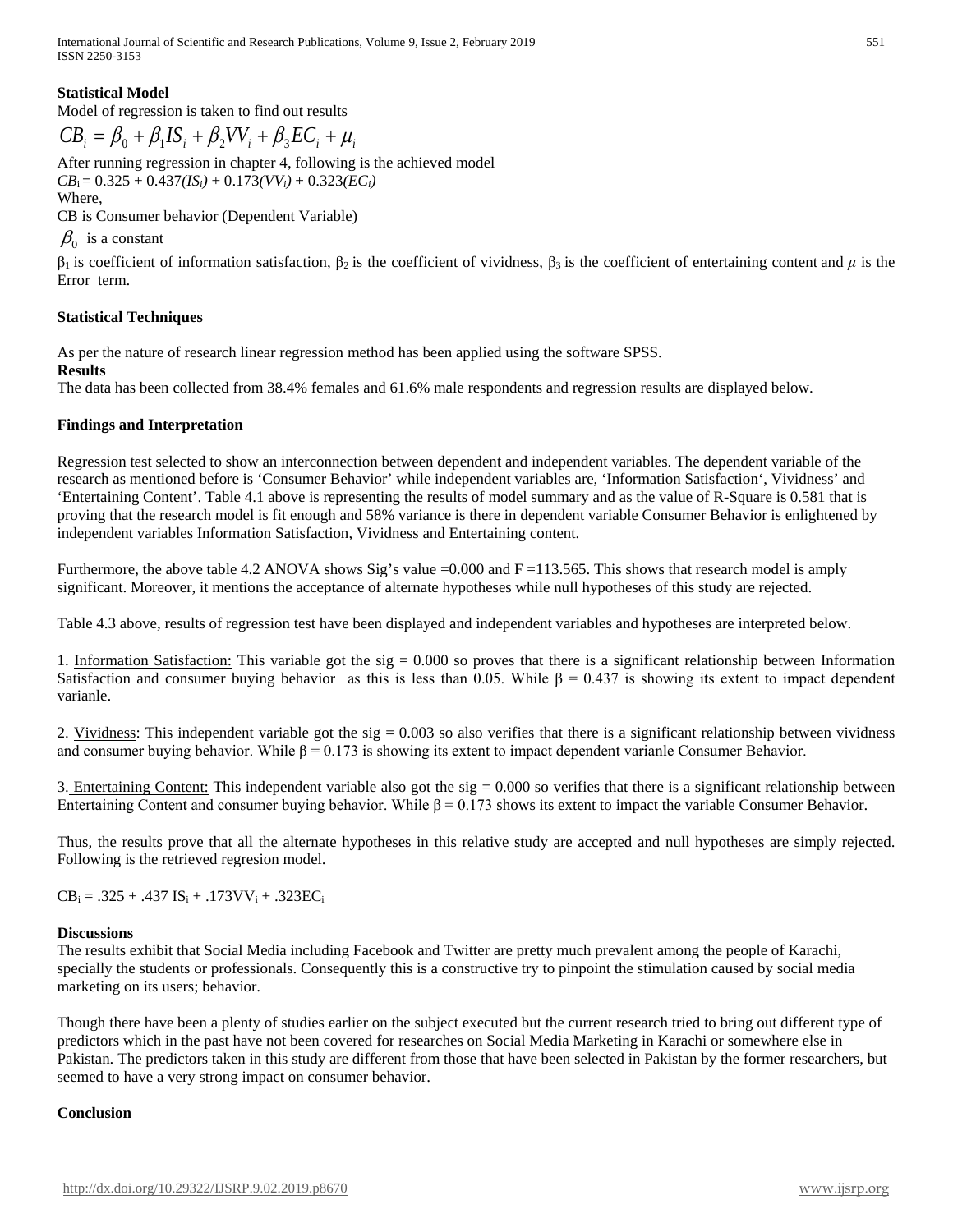International Journal of Scientific and Research Publications, Volume 9, Issue 2, February 2019 552 ISSN 2250-3153

Social media such as Facebook and Twitter notification, information, news and entertainment related posts put a momentous influence on consumer behavior as the research found as 82.4% respondents are agreed that they like to receive social media notifications in their PC/ mobile and 88% are agreed that they like to have information through social media about their friends/ family's activities, events, current affairs and news.

The importance of vividness content for social media marketing has also been witnessed where a majority i.e. 74.8% agrees that colorful, bright and vibrant social media posts attract them and 80.8% of them agree that they share vivid (colorful, glowing, lively) posts on their Facebook/ Twitter page.

Similarly, towards social media entertainment related posts, there are 75.2% respondents who are agreed that they are attracted towards such posts and 72.8% are agreed that the share such posts therefore the importance and influence of entertaining content on consumer behavior has also been witnessed in the research.

#### **Policy Implications**

The consumers of social media in Karachi are found to be greatly attracted towards social media notifications, information, current affairs, news and entertainment related posts while agreeing that the content should be vivid i.e. colorful, glowing, lively. Thus for the social media marketers, it is recommended to keep their social media activates or posts as much as interesting, colorful, entertaining and providing required information properly rather than only casual and plain content.

#### **Future Research**

The study, in its narrow scope has been carried out in Karachi only and there is a great scope to execute the same in other cities, towns or villages in Pakistan. Moreover as the respondents involve mostly highly educated people, either students or professionals, it would be interesting to see that how the social media marketing can influence less educated people who make use of it or school students. Thus the future researchers have loads of opportunities to explore this subject further.

#### **References**

- Al Kailani, M., & Kumar, R. (2011). Investigating Uncertainty Avoidance and Perceived Risk for Impacting Internet Buying: A Study in Three National Cultures. International Journal of Business and Management, 6(5), 76-92.
- Ashley, C., & Tuten, T. (2015). Creative strategies in social media marketing: An exploratory study of branded social content and consumer engagement. Psychology & Marketing, 32(1), 15-27.
- Chen, L. (2014). The influence of social media on consumer behavior: An empirical study on factors influencing consumer purchase.
- Chen, Y., Fay, S., & Wang, Q. (2011). The role of marketing in social media: How online consumer reviews evolve. Journal of Interactive Marketing, 25(2), 85-94.
- Chi, H. H. (2011). Interactive digital advertising vs. virtual brand community: Exploratory study of user motivation and social media marketing responses in Taiwan. Journal of Interactive Advertising, 12(1), 44-61.
- Chu, S. C., & Kim, Y. (2011). Determinants of consumer engagement in electronic word of-mouth (eWOM) in social networking sites. International journal of Advertising, 30(1), 47-75.
- Correa, T., Hinsley, A. W., & De Zuniga, H. G. (2010). Who interacts on the Web?: The intersection of users' personality and social media use. Computers in Human Behavior, 26(2), 247-253
- De Vries, L., Gensler, S., & Leeflang, P. S. (2012). Popularity of brand posts on brand fan pages: An investigation of the effects of social media marketing. Journal of Interactive Marketing, 26(2), 83-91.
- Felix, R., Rauschnabel, P. A., & Hinsch, C. (2017). Elements of strategic social media marketing: A holistic framework. Journal of Business Research, 70, 118-126.
- Gil de Zúñiga, H., Jung, N., & Valenzuela, S. (2012). Social media use for news and individuals' social capital, civic engagement and political participation. Journal of Computer‐ Mediated Communication, 17(3), 319-336.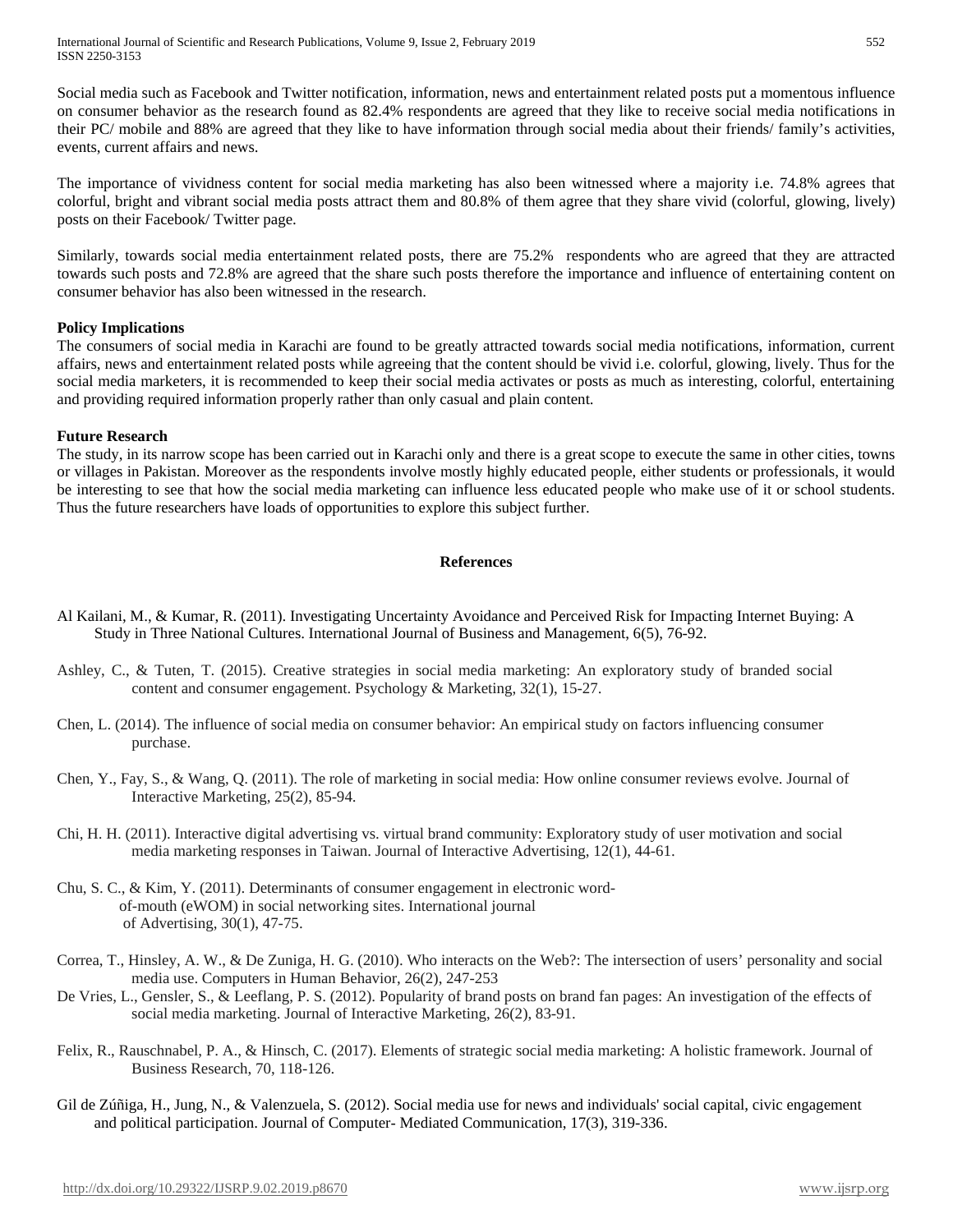- Hanna, R., Rohm, A., & Crittenden, V. L. (2011). We're all connected: The power of the social media ecosystem. Business horizons, 54(3), 265-273.
- Hollebeek, L. D., Glynn, M. S., & Brodie, R. J. (2014). Consumer brand engagement in social media: Conceptualization, scale development and validation. Journal of interactive marketing, 28(2), 149-165.
- Internet World Stats (March, 25, 2017) Internet Users in the world by regions Retrieved from [\(http://www.internetworldstats.com/stats.htm](http://www.internetworldstats.com/stats.htm)

Ioanăs, E., & Stoica, I. (2014). Social media and its impact on consumers behavior. International Journal of Economic Practices and Theories, 4(2), 295-303.

- Kaur, G. (2016). Social Media Marketing. Asian Journal of Multidisciplinary Studies, 4(7).
- Kim, A. J., & Ko, E. (2012). Do social media marketing activities enhance customer equity? An empirical study of luxury fashion brand. Journal of Business Research, 65(10), 1480-1486.
- Labrecque, L. I. (2014). Fostering consumer–brand relationships in social media environments: The role of parasocial interaction. Journal of Interactive Marketing, 28(2), 134-148.
- Laroche, M., Habibi, M. R., & Richard, M. O. (2013). To be or not to be in social media: How brand loyalty is affected by social media?. International Journal of Information Management, 33(1), 76-82.
- Leung, X. Y., Bai, B., & Stahura, K. A. (2015). The marketing effectiveness of social media in the hotel industry: A comparison of Facebook and Twitter. Journal of Hospitality & Tourism Research, 39(2), 147-169
- Lovejoy, K., & Saxton, G. D. (2012). Information, community, and action: How nonprofit organizations use social media. Journal of Computer‐ Mediated Communication, 17(3), 337-353.
- Mangold, W. G., & Faulds, D. J. (2009). Social media: The new hybrid element of the promotion mix. Business horizons, 52(4), 357-365.
- Michaelidou, N., Siamagka, N. T., & Christodoulides, G. (2011). Usage, barriers and measurement of social media marketing: An exploratory investigation of small and medium B2B brands. Industrial marketing management, 40(7), 1153-1159.
- Neti, S. (2011). Social media and its role in marketing. International Journal of Enterprise Computing and Business Systems, 1(2), 1- 15.
- Park, C. H., & Kim, Y. G. (2003). Identifying key factors affecting consumer purchase behavior in an online shopping context. International Journal of Retail & Distribution Management, 31(1), 16-29.
- Saravanakumar, M., & SuganthaLakshmi, T. (2012). Social media marketing. Life Science Journal, 9(4), 4444-4451.
- Statista (n.d.) Most famous social network sites worldwide as of April 2017, ranked by number of active users (in millions) Retrieved from https://www.statista.com/statistics/272014/global-social-networks-ranked-by-number-of-users/
- Statista (n.d.) "Number of social media users worldwide. 2010 to 2020 (in billions)" Reproduced from <https://www.statista.com/statistics/278414/number-of-worldwide-social-network-users/>
- Taylor, D. G., Strutton, D., & Thompson, K. (2012). Self-enhancement as a motivation for sharing online advertising. Journal of Interactive Advertising, 12(2), 13-28.
- Trusov, M., Bucklin, R. E., & Pauwels, K. (2009). Effects of word-of-mouth versus traditional marketing: findings from an internet social networking site. Journal of marketing, 73(5), 90-102.
- Vinerean, S., Cetina, I., Dumitrescu, L., & Tichindelean, M. (2013). The effects of social media marketing on online consumer behavior. International Journal of Business and Management, 8(14), 66.
- Zafarani, R., & Liu, H. (2013, August). Connecting users across social media sites: a behavioral-modeling approach. In Proceedings of the 19th ACM SIGKDD international conference on Knowledge discovery and data mining (pp. 41-49). ACM.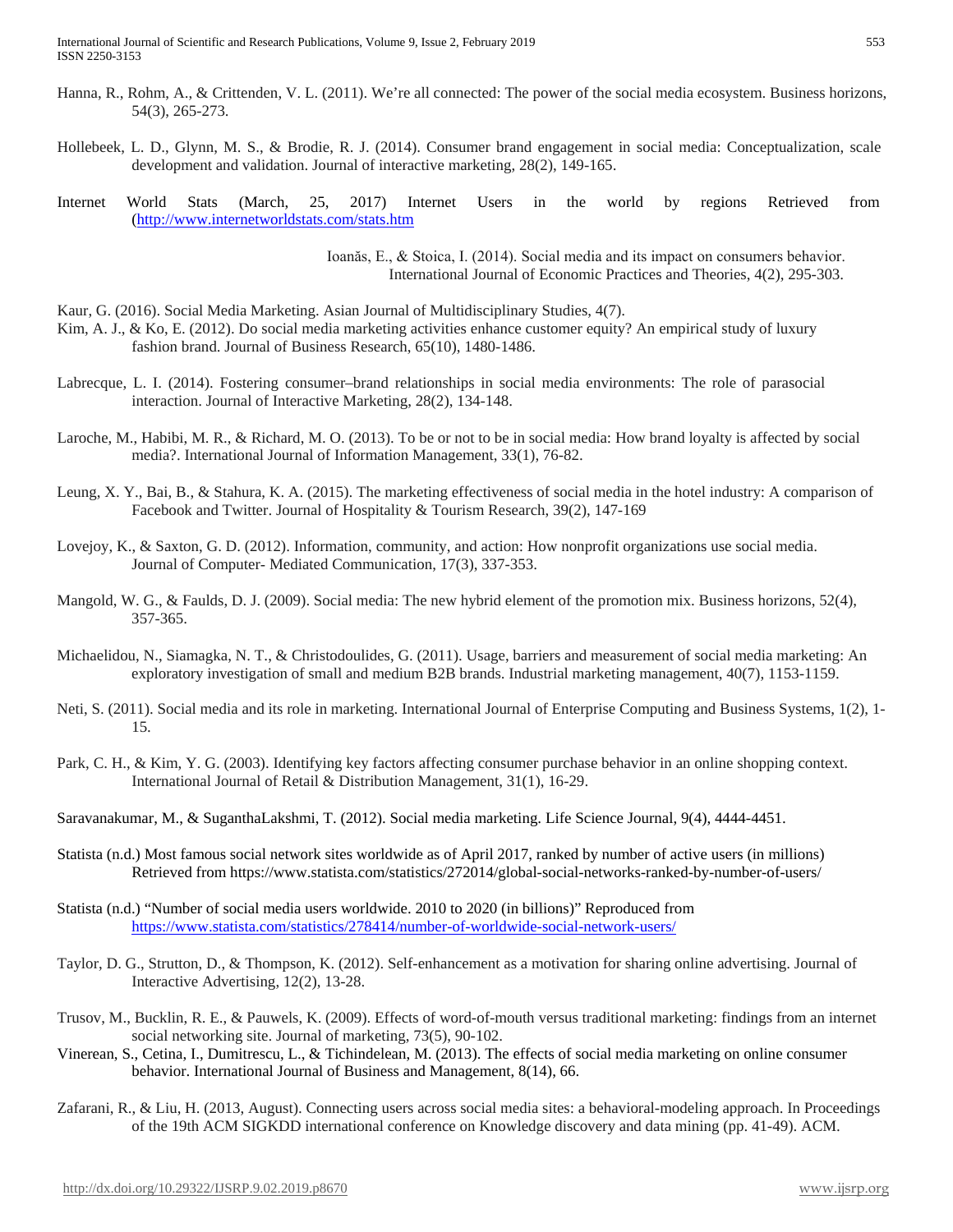# Table 1.1

Number of worldwide Social Media users (Source: www.statista.com)

| Year | Worldwide Social<br><b>Media Users (Billion)</b> |
|------|--------------------------------------------------|
| 2012 | 1.4                                              |
| 2013 | 1.59                                             |
| 2014 | 1.91                                             |
| 2015 | 2.14                                             |
| 2016 | 2.34                                             |
| 2017 | 2.51                                             |

Table 3.1 (a)

*Reliability Statistics for Information Satisfaction*

## **Case Processing Summary**

|       |                       |     | $\%$  |
|-------|-----------------------|-----|-------|
| Cases | Valid                 | 250 | 100.0 |
|       | Excluded <sup>a</sup> |     |       |
|       | Total                 |     | 100.0 |

a. Listwise deletion based on all variables in the procedure.

## **Reliability Statistics**

| Cronbach's |            |
|------------|------------|
| Alpha      | N of Items |
|            |            |

Table 3.1 (b) *Reliability Statistics for Vividness (VV)*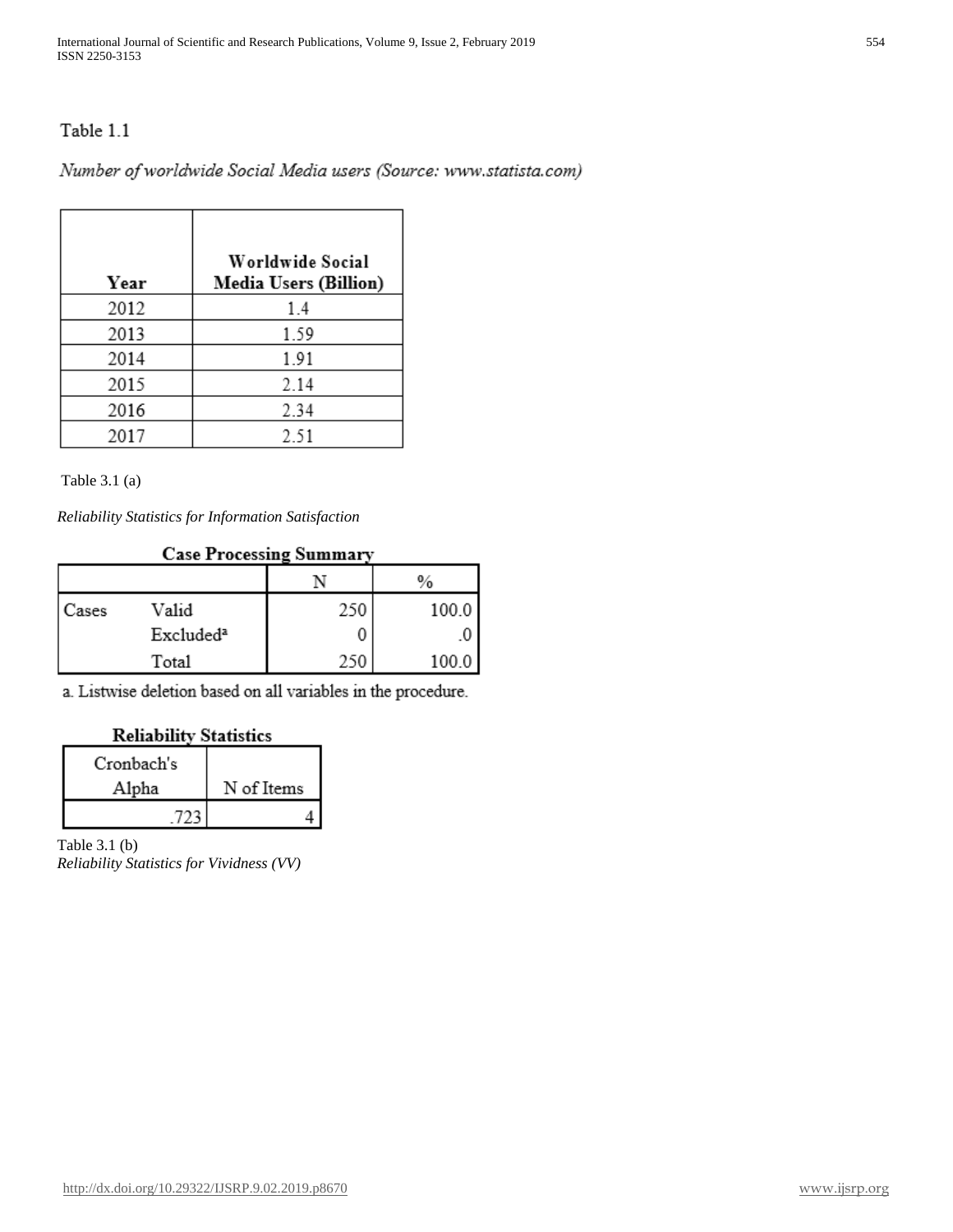### **Case Processing Summary**

|       |                       |     | $\%$  |
|-------|-----------------------|-----|-------|
| Cases | Valid                 | 250 | 100.0 |
|       | Excluded <sup>a</sup> |     |       |
|       | Total                 | 250 | '00.  |

a. Listwise deletion based on all variables in the procedure.

## **Reliability Statistics**

| Cronbach's |            |
|------------|------------|
| Alpha      | N of Items |
|            |            |

## Table 3.1 (c)

*Reliability Statistics for Entertaining Content (EC)*

| <b>Case Processing Summary</b> |                       |     |       |  |
|--------------------------------|-----------------------|-----|-------|--|
|                                |                       |     |       |  |
| Cases                          | Valid                 | 250 | 100.0 |  |
|                                | Excluded <sup>a</sup> |     |       |  |
|                                | Total                 | 250 | 100.0 |  |

a. Listwise deletion based on all variables in the procedure.

## **Reliability Statistics**

| Cronbach's |            |
|------------|------------|
| Alpha      | N of Items |
|            |            |

Table 3.1 (d)

*Reliability Statistics for Consumer Behavior*

| <b>Case Processing Summary</b> |                       |     |       |
|--------------------------------|-----------------------|-----|-------|
|                                |                       |     |       |
| Cases                          | Valid                 | 250 | 100.0 |
|                                | Excluded <sup>a</sup> |     |       |
|                                | Total                 | 250 | 100.0 |

a. Listwise deletion based on all variables in the procedure.

# **Reliability Statistics**

| Cronbach's |            |
|------------|------------|
| Alpha      | N of Items |
| 804        |            |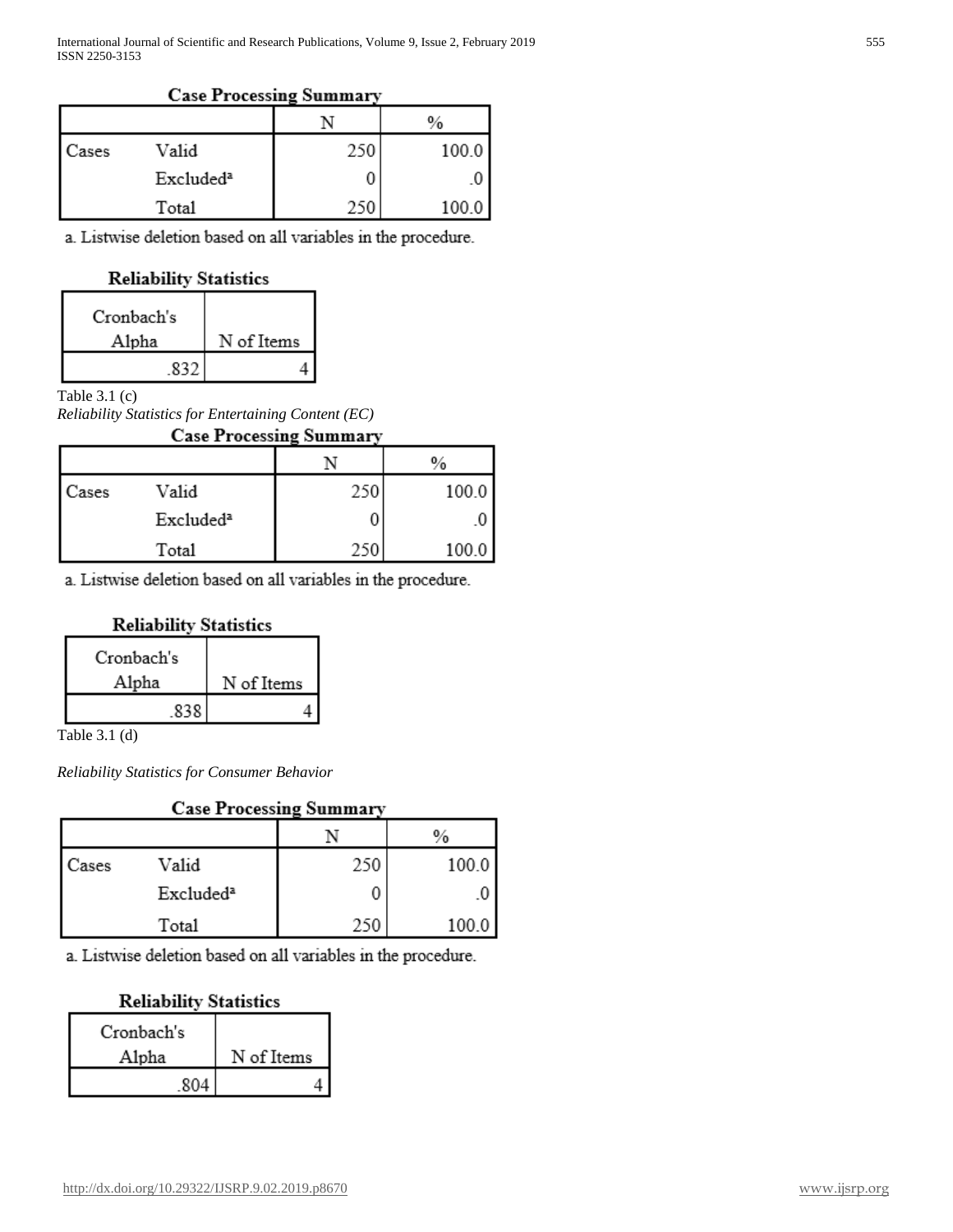| <b>Variables</b>            | Cronbach's<br>Alpha | No. of<br><b>Items</b> |
|-----------------------------|---------------------|------------------------|
| Information satisfaction    | 0.723               |                        |
| Vividness                   | 0.832               |                        |
| <b>Entertaining Content</b> | 0.838               |                        |
| Consumer Behavior           | 0.804               |                        |
| Overall                     | 0.922               | 16                     |

Table 4.1

# **Model Summary**

| Model | R    | R Square | <b>Adjusted R</b><br>Square | Std. Error of<br>the Estimate |
|-------|------|----------|-----------------------------|-------------------------------|
|       | 762a | .581     | 576                         | .4440                         |

a. Predictors: (Constant), Entertaining Content, Information

Satisfaction, Vividness

Table 4.2

# $ANOVA^b$

| Model |            | Sum of<br><b>Squares</b> | df  | Mean<br>Square |         | Sig.              |
|-------|------------|--------------------------|-----|----------------|---------|-------------------|
|       | Regression | 67.165                   |     | 22.388         | 113.565 | .000 <sup>a</sup> |
|       | Residual   | 48.497                   | 246 | .197           |         |                   |
|       | Total      | 115.662                  | 249 |                |         |                   |

a. Predictors: (Constant), Entertaining Content, Information Satisfaction, Vividness

b. Dependent Variable: Consumer Behavior